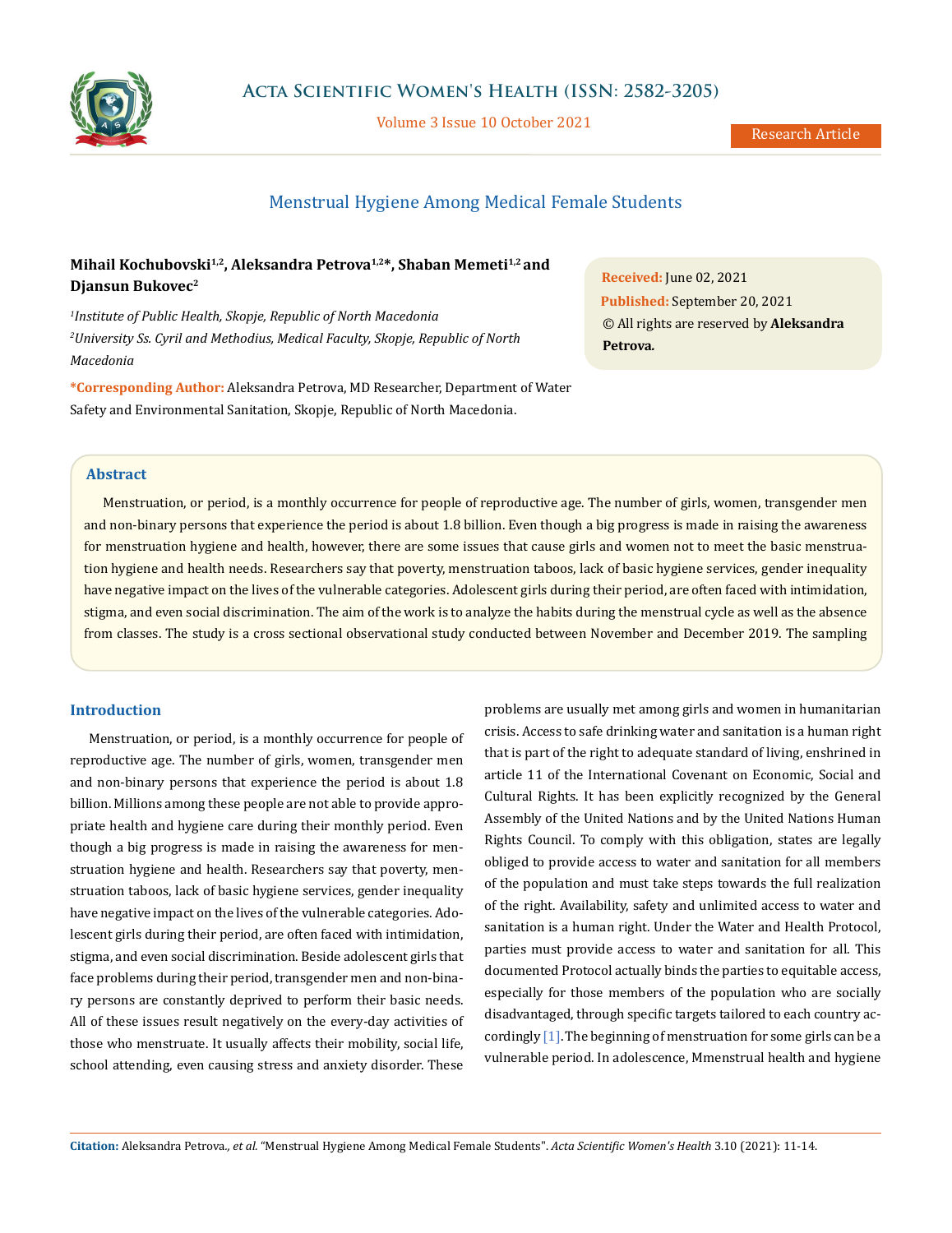(MHH) are the starting point for sexual and reproductive health education. Strengthening Menstrual Health and Hygiene Programs can help girls build skills overcoming obstacles, feeling free, and self-confident. MHH (menstrual health and hygiene) is important for the fulfilment of girls' and women's rights, a key objective of the Sustainable Development Goals (SDGs). Women and girls' access to MHH is a component of gender-responsive WASH services; SDG 6.2 acknowledges the right to menstrual health and hygiene, with the explicit aim to, "By 2030, achieve access to adequate and equitable sanitation and hygiene for all and end open defecation, paying special attention to the needs of women and girls and those in vulnerable situations". Without considering needs for safe and dignified menstruation, the world cannot achieve the vision for sanitation and hygiene under Goal  $6$  [2]. The aim of the work is to analyse the habits during the menstrual cycle as well as the absence from classes.

## **Materials and Methods**

The study is a cross sectional observational study conducted between November and December 2019. The sampling unit includes the Medical Faculty in Skopje, in North Macedonia. The subjects included were adolescent school girls aged 22-25 years of grades V who had attained menarche and had consented to participate. All the students in classes were included in the study. The questionnaire was used to determine the level of menstrual hygiene practices, Menstrual Hygiene in Medical Students», which consisted of 34 questions (most of which are multiple choice), adapted from of Questionnaire Assessing Girls' Menstrual Hygiene Practices in East Africa [3].

The Predesigned Questionnaire was prepared on the material obtained from various previous studies related to the topic. It consisted of two parts - one for filling up the demographic characteristics of students including socio economic status and the other part consisted of questions related to menstrual hygiene practices. The components included: a) Usage of pads b) Bathing during menstruation c) Access to covered toilets f) Duration of normal flow g) Normal interval between the menstrual cycles h) Source of information regarding menstruation and hygiene practices. The questionnaire was prepared in local language. We received 80 answers to the questionnaire.

## **Result**

All survey items from the questionnaire were translated from research assistants local to the area. This study was carried out in a population of adolescent girls of 22-25 years from Medical faculty. It has revealed the level of knowledge and practices related to menstruation and menstrual hygiene in the study population. It is clear from the study that the level of knowledge about menstruation and menstrual hygiene is adequate because they are medical students.

#### **School attendance**



**Figure 1:** Missing days in one week.

Figure 1 shows that the majority of 48.75% of students are not absent due to menstrual cramps. 11.25% were absent about four days a week, while 8.75% two to 5 days a week. 1.25% did not answer to this question.



**Figure 2:** Missing days in one month.

12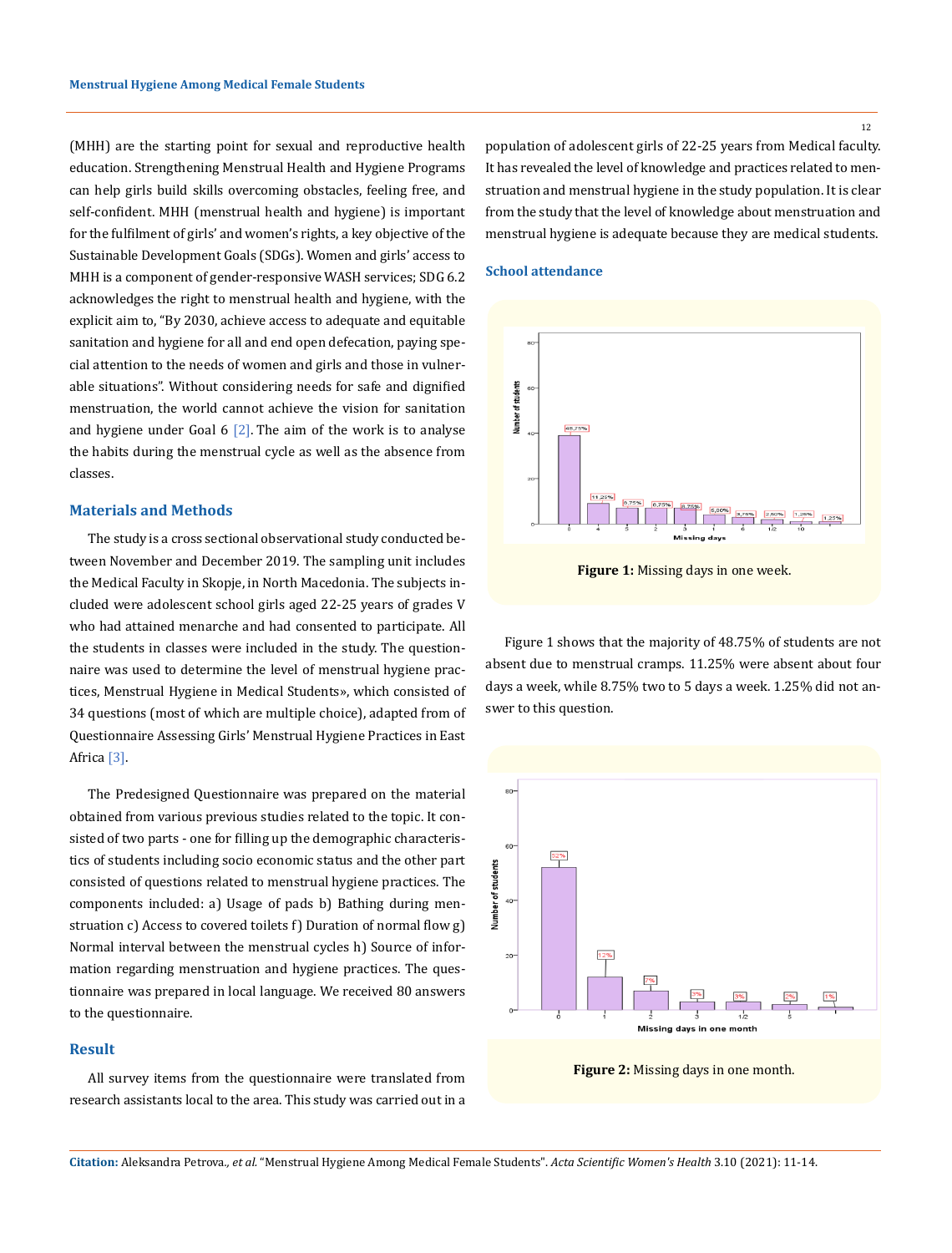Figure 2 shows that 52% of female students are not absent due to menstrual cramps during menstruation, while 16% were absent from one to five days a month. 1% of female students did not answer to this question.

#### **Physical activity**





In more than 50% female students answered that during the menstrual period they are not prevented from doing physical activity, which can be seen in figure 3a. 66% of female students gave the answer that the cycle does not prevent them from performing daily activities (Figure 3b).

#### **Pain level**



**Figure 4:** Pain levels that girls have during the menstrual cycle.

Figure 4 shows the percentages of pain levels that girls have during the menstrual cycle. Only 5% have no pain, 10% have low intensity, while 70% have moderate to severe pain, and 16% should take a painkiller.

## **Problems**

| I have nowhere to change | <b>Frequency</b> | <b>Percent</b> |
|--------------------------|------------------|----------------|
| Yes                      | 33               | 41.3           |
| N٥                       | 45               | 56.3           |

**Table 1:** Conditions for menstrual hygiene management in toilets.

In the section where there are opportunities for remarks, most students stated that they do not have adequate toilets to change, and to remove waste. The table 1 shows a higher percentage of responses in the direction that they have nowhere to change during the menstrual cycle during teaching. Dokovska and Kochubovski in their research noticed that a large number of educational institutions do not have adequate opportunities to maintain menstrual hygiene management [3]. In another cross-sectional study in 3 schools in the Catankudi district of Baticalaloa, there is a shortage of menstrual hygiene practices in adolescent girls, and there must be intensive education to reinforce all components of menstrual hygiene. Strategies such as water access and sanitation can play a major role in adopting safe practices. It was noted that none of the girls in the study had favorable factors necessary for proper menstrual hygiene [4].

Hennegan J in his study says that in order to improve measurement, authors should clearly define the constructs they aim to measure and outline how these were operationalized for measurement. Results indicate the need for the development and validation of new measures, and the evaluation of the performance of existing measures across contexts. In particular, the definition and measurement of menstrual practices, knowledge, attitudes, norms and restrictions should be addressed [5].

#### **Discussion and Conclusions**

This paper is dedicated to the problem of menstrual hygiene in adolescent girls aged 22-25. The problem with a woman's intimate hygiene is important for maintaining her reproductive health. According to the survey results, only 5% have no pain, 10% have low intensity, while 70% have moderate to severe pain, and 16%